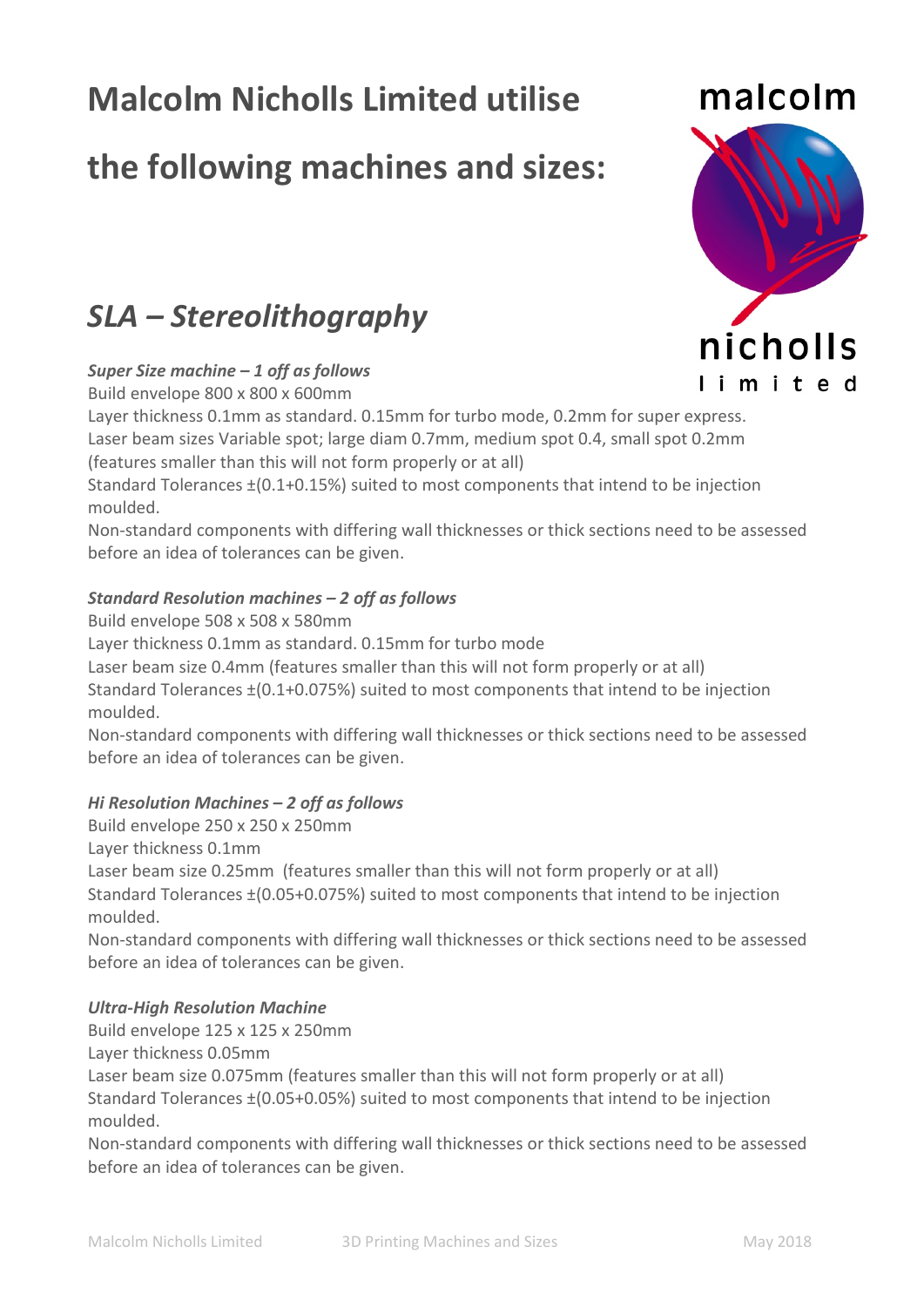# malcolm nicholls limited

## *SLS – Selective Laser Sintering*

### *Standard Resolution Machine*

Build envelope 380 x 330x 457mm this gets seriously reduced when thermal borders and shrinkage are accounted for. Practical envelope for Nylon:- 320 x 270 x 400mm Practical envelope for GBAL:- 330 x 280 x 400mm Practical envelope for CastForm PS:- 340 x 290 x 420mm Layer thickness 0.1mm (0.15mm for CastForm PS) Laser beam size 0.35mm (features smaller than this will not form properly or at all) Standard Tolerances ±(0.15+0.15%) suited to most components that intend to be injection moulded. Non-standard components with differing wall thicknesses or thick sections need to be assessed before an idea of tolerances can be given.

## *FDM – Fused Deposition Modelling*

### *Fortus 450mc*

Build Envelope 406 x 355 x 406mm Layer thicknesses include: 0.127mm 0.178mm 0.254mm 0.330mm Standard Tolerances Parts are produced within an accuracy of ± .127 mm or ± .0015 mm/mm whichever is greater). Note: Accuracy is geometry dependent. Achievable accuracy specification derived from statistical data at 95% dimensional yield.